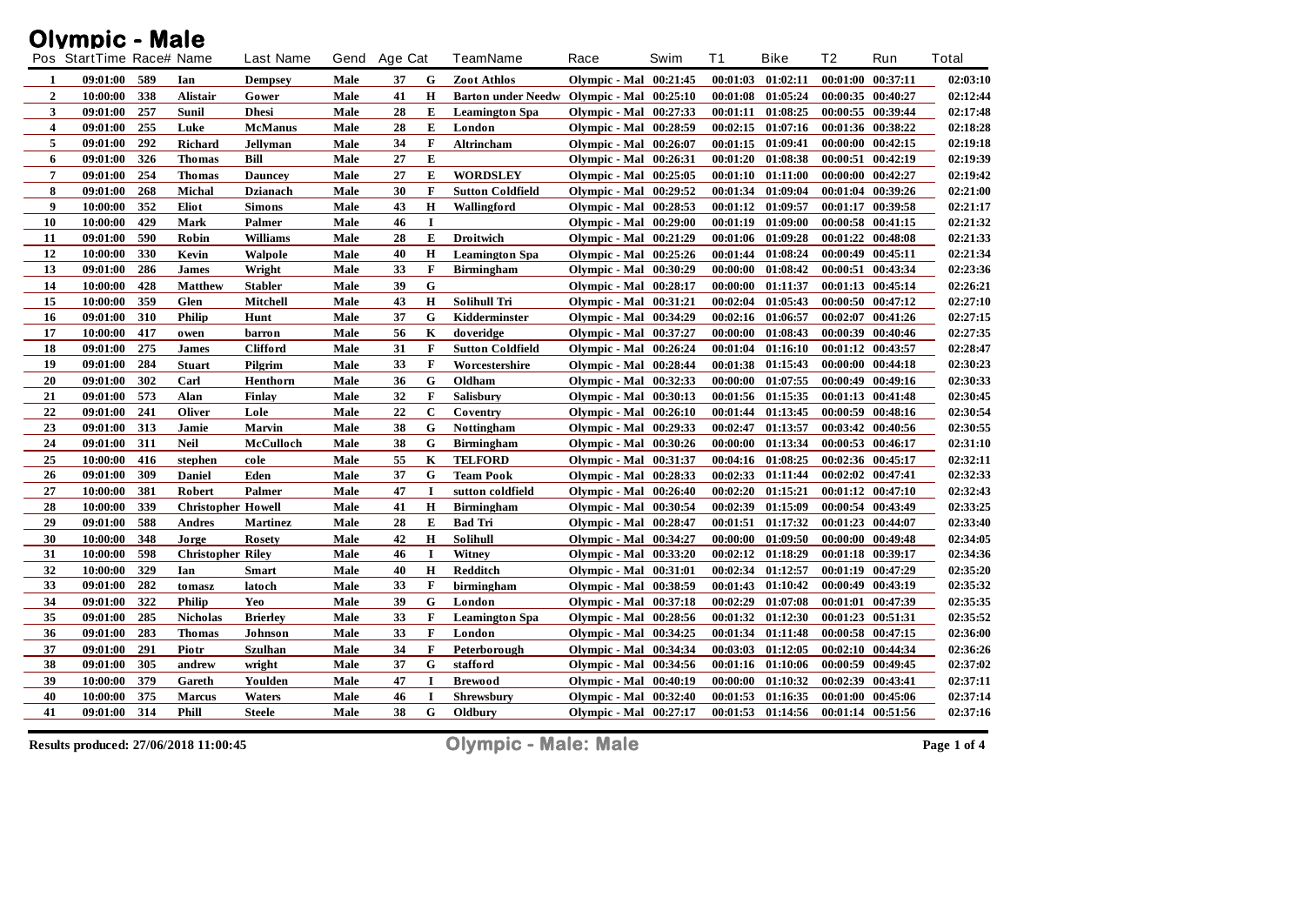|    | Pos StartTime Race# Name |     |                          | <b>Last Name</b>   | Gend | Age Cat |              | TeamName                | Race                          | Swim | T <sub>1</sub> | <b>Bike</b>           | T <sub>2</sub> | Run               | Total    |
|----|--------------------------|-----|--------------------------|--------------------|------|---------|--------------|-------------------------|-------------------------------|------|----------------|-----------------------|----------------|-------------------|----------|
| 42 | 09:01:00                 | 277 | <b>Richard</b>           | <b>Maisey</b>      | Male | 32      | F            | <b>Birmingham</b>       | <b>Olympic - Mal</b> 00:29:01 |      |                | 00:02:23 01:17:21     |                | 00:01:21 00:47:17 | 02:37:23 |
| 43 | 09:01:00                 | 260 | Simon                    | Campbell           | Male | 29      | E            | <b>SE Fitness</b>       | <b>Olympic - Mal</b> 00:32:58 |      | 00:02:40       | 01:14:33              |                | 00:01:19 00:46:46 | 02:38:16 |
| 44 | 09:01:00                 | 265 | Sam                      | Granger            | Male | 30      | F            | <b>Bristol</b>          | <b>Olympic - Mal</b> 00:28:14 |      | 00:02:36       | 01:21:40              |                | 00:00:36 00:45:39 | 02:38:45 |
| 45 | 10:00:00                 | 369 | mark                     | colwell            | Male | 45      | $\mathbf I$  | Cannock                 | Olympic - Mal 00:38:25        |      | 00:02:07       | 01:10:39              |                | 00:01:13 00:46:27 | 02:38:51 |
| 46 | 10:00:00                 | 385 | <b>Mark</b>              | Mounfield          | Male | 48      | $\mathbf I$  | <b>Bury</b>             | <b>Olympic - Mal</b> 00:32:48 |      | 00:02:06       | 01:14:23              |                | 00:01:21 00:48:24 | 02:39:02 |
| 47 | 10:00:00                 | 408 | <b>James</b>             | <b>Allan</b>       | Male | 52      | J            | Birmingham              | Olympic - Mal 00:31:55        |      | 00:00:00       | 01:11:32              | 00:00:57       | 00:54:46          | 02:39:10 |
| 48 | 09:01:00                 | 263 | <b>Bartosz</b>           | <b>Szydlak</b>     | Male | 30      | $\mathbf{F}$ | <b>Birmingham</b>       | <b>Olympic - Mal</b> 00:28:17 |      | 00:01:50       | 01:20:06              |                | 00:00:00 00:49:03 | 02:39:16 |
| 49 | 09:01:00                 | 271 | <b>Tom</b>               | Pinnegar           | Male | 30      | $\mathbf{F}$ | Guildford               | <b>Olympic - Mal</b> 00:31:33 |      |                | 00:01:58 01:16:54     |                | 00:01:11 00:47:41 | 02:39:17 |
| 50 | 09:01:00                 | 307 | <b>Niall</b>             | <b>Brennan</b>     | Male | 37      | ${\bf G}$    | <b>Niall Brennan</b>    | <b>Olympic - Mal</b> 00:35:04 |      | 00:02:27       | 01:15:32              |                | 00:01:00 00:45:21 | 02:39:24 |
| 51 | 10:00:00                 | 569 | Paul                     | Underwood          | Male | 45      | $\bf{I}$     |                         | <b>Olympic - Mal</b> 00:39:22 |      | 00:01:31       | 01:10:29              |                | 00:00:52 00:47:21 | 02:39:35 |
| 52 | 09:01:00                 | 300 | daryl                    | slade-jones        | Male | 36      | G            | <b>Wales</b>            | <b>Olympic - Mal</b> 00:33:57 |      | 00:02:35       | 01:15:06              |                | 00:01:31 00:46:30 | 02:39:39 |
| 53 | 09:01:00                 | 293 | Richard                  | Hunt               | Male | 34      | F            | Gloucester              | <b>Olympic - Mal</b> 00:33:00 |      | 00:00:00       | 01:21:26              |                | 00:01:36 00:43:42 | 02:39:44 |
| 54 | 10:00:00                 | 366 | <b>Christopher Smith</b> |                    | Male | 44      | $\mathbf H$  | birmingham              | <b>Olympic - Mal</b> 00:31:06 |      | 00:02:37       | 01:13:02              |                | 00:01:15 00:51:45 | 02:39:45 |
| 55 | 09:01:00                 | 299 | David                    | Swinburne          | Male | 35      | G            | Wolverhampton           | <b>Olympic - Mal</b> 00:28:29 |      | 00:02:28       | 01:15:23              |                | 00:02:19 00:51:29 | 02:40:08 |
| 56 | 09:01:00                 | 244 | Joe                      | Ingle              | Male | 22      | $\mathbf C$  | London                  | <b>Olympic - Mal</b> 00:29:12 |      | 00:01:44       | 01:18:59              | 00:00:00       | 00:50:21          | 02:40:16 |
| 57 | 10:00:00                 | 415 | <b>Neil</b>              | <b>Stenton</b>     | Male | 54      | $\mathbf{J}$ | Sheffield               | <b>Olympic - Mal</b> 00:36:04 |      | 00:01:24       | 01:14:09              |                | 00:00:59 00:47:40 | 02:40:16 |
| 58 | 10:00:00                 | 340 | <b>Andrew</b>            | Holden             | Male | 41      | $\mathbf H$  | <b>Bristol</b>          | <b>Olympic - Mal</b> 00:29:31 |      | 00:02:17       | 01:13:22              |                | 00:01:13 00:56:19 | 02:42:42 |
| 59 | 09:01:00                 | 242 | William                  | <b>Jenkins</b>     | Male | 22      | $\mathbf C$  | <b>Tamworth</b>         | Olympic - Mal 00:35:53        |      | 00:00:00       | 01:17:11              |                | 00:01:34 00:48:13 | 02:42:51 |
| 60 | 10:00:00                 | 382 | Adrian                   | <b>Edwards</b>     | Male | 47      | 1            | Lichfield               | <b>Olympic - Mal</b> 00:34:00 |      | 00:02:04       | 01:17:04              |                | 00:00:00 00:50:35 | 02:43:43 |
| 61 | 10:00:00                 | 421 | Jacob                    | Gerritse           | Male | 59      | $\mathbf K$  | <b>Church stretton</b>  | <b>Olympic - Mal</b> 00:29:00 |      |                | 00:01:56 01:16:51     |                | 00:01:45 00:55:30 | 02:45:02 |
| 62 | 10:00:00                 | 572 | Edward                   | <b>Slater</b>      | Male | 45      | $\mathbf I$  | <b>Rugby</b>            | <b>Olympic - Mal</b> 00:30:55 |      | 00:01:49       | 01:19:32              |                | 00:01:11 00:51:54 | 02:45:21 |
| 63 | 10:00:00                 | 380 | Christian                | <b>Faulkner</b>    | Male | 47      | $\bf{I}$     | <b>Nottingham</b>       | <b>Olympic - Mal</b> 00:38:35 |      | 00:02:04       | 01:12:12              |                | 00:01:34 00:51:28 | 02:45:53 |
| 64 | 10:00:00                 | 411 | paul                     | wallbank           | Male | 53      | J            | Walsall                 | <b>Olympic - Mal</b> 00:33:10 |      | 00:03:19       | 01:14:33              |                | 00:01:21 00:53:56 | 02:46:19 |
| 65 | 10:00:00                 | 360 | <b>James</b>             | Keeping            | Male | 44      | H            | <b>Leamington Spa</b>   | <b>Olympic - Mal</b> 00:37:48 |      | 00:03:08       | 01:14:47              |                | 00:01:22 00:50:21 | 02:47:26 |
| 66 | 09:01:00                 | 261 | Peter                    | <b>Sidwell</b>     | Male | 29      | E            | <b>Birmingham</b>       | <b>Olympic - Mal</b> 00:34:09 |      | 00:01:38       | 01:20:07              |                | 00:01:16 00:51:12 | 02:48:22 |
| 67 | 10:00:00                 | 413 | Finbarr                  | O'Keeffe           | Male | 53      | $\mathbf{J}$ | <b>Telford</b>          | <b>Olympic - Mal</b> 00:36:46 |      | 00:02:55       | 01:15:55              |                | 00:01:22 00:52:01 | 02:48:59 |
| 68 | 09:01:00                 | 579 | <b>Davide</b>            | Bernardi           | Male | 39      | ${\bf G}$    |                         | <b>Olympic - Mal</b> 00:26:52 |      | 00:03:15       | 01:27:02              |                | 00:01:13 00:50:50 | 02:49:12 |
| 69 | 09:01:00                 | 252 | <b>Samuel</b>            | <b>Shevyn</b>      | Male | 26      | E            | Wolverhampton           | <b>Olympic - Mal</b> 00:32:56 |      | 00:02:26       | 01:21:10              |                | 00:01:11 00:52:16 | 02:49:59 |
| 70 | 10:00:00                 | 373 | Martin                   | Harrison           | Male | 46      | $\mathbf I$  | <b>Birmingham</b>       | <b>Olympic - Mal</b> 00:39:23 |      | 00:02:14       | 01:18:48              |                | 00:01:13 00:48:25 | 02:50:03 |
| 71 | 10:00:00                 | 337 | Dean                     | Denman             | Male | 41      | $\mathbf H$  | Swindon                 | <b>Olympic - Mal</b> 00:30:29 |      | 00:02:05       | 01:21:39              |                | 00:00:52 00:55:19 | 02:50:24 |
| 72 | 09:01:00                 | 316 | Rolandas                 | <b>Sarkunas</b>    | Male | 38      | G            | <b>DERBY</b>            | <b>Olympic - Mal</b> 00:32:14 |      | 00:02:47       | 01:18:00              |                | 00:01:59 00:55:42 | 02:50:42 |
| 73 | 10:00:00                 | 396 | <b>David</b>             | Edmonds            | Male | 49      | $\mathbf I$  | <b>Sutton Coldfield</b> | <b>Olympic - Mal</b> 00:32:09 |      | 00:02:33       | 01:21:38              | 00:01:21       | 00:53:25          | 02:51:06 |
| 74 | 10:00:00                 | 356 | Lee                      | <b>Rixom</b>       | Male | 43      | $\mathbf H$  | <b>Telford</b>          | <b>Olympic - Mal</b> 00:40:05 |      | 00:00:00       | 01:20:44              |                | 00:00:37 00:49:54 | 02:51:20 |
| 75 | 09:01:00                 | 264 | Alex                     | Wohling            | Male | 30      | $\bf{F}$     | <b>Birmingham</b>       | <b>Olympic - Mal</b> 00:35:27 |      | 00:04:30       | 01:18:32              |                | 00:01:31 00:51:39 | 02:51:39 |
| 76 | 10:00:00                 | 362 | John                     | <b>Walls</b>       | Male | 44      | H            | Peterborough            | <b>Olympic - Mal</b> 00:31:59 |      | 00:03:07       | 01:19:27              |                | 00:01:59 00:55:28 | 02:52:00 |
| 77 | 09:01:00                 | 289 | adam                     | foster             | Male | 34      | F            | Kingswinford            | <b>Olympic - Mal</b> 00:39:10 |      | 00:02:56       | 01:16:17              |                | 00:02:03 00:52:09 | 02:52:35 |
| 78 | 09:01:00                 | 304 | Anthony                  | <b>Hanaphy</b>     | Male | 37      | G            | Birmingham              | <b>Olympic - Mal</b> 00:37:04 |      | 00:03:02       | 01:18:09              |                | 00:01:23 00:53:01 | 02:52:39 |
| 79 | 10:00:00                 | 608 | <b>Nigel</b>             | <b>Brennan</b>     | Male | 52      | $\mathbf{J}$ |                         | <b>Olympic - Mal</b> 00:36:38 |      | 00:02:27       | 01:21:29              |                | 00:01:42 00:50:32 | 02:52:48 |
| 80 | 10:00:00                 | 343 | Rob                      | <b>Biddlecombe</b> | Male | 41      | $\mathbf H$  | Nr. Solihull            | Olympic - Mal 00:38:37        |      | 00:02:45       | 01:21:39              |                | 00:01:34 00:48:15 | 02:52:50 |
| 81 | 10:00:00                 | 344 | Adam                     | Szczecinski        | Male | 41      | $\mathbf H$  | Solihull                | Olympic - Mal 00:35:32        |      | 00:03:39       | 01:13:43              |                | 00:01:34 00:58:43 | 02:53:11 |
| 82 | 09:01:00                 | 272 | <b>Darren</b>            | <b>Briscoe</b>     | Male | 30      | $\mathbf{F}$ | <b>Mansfield</b>        | <b>Olympic - Mal</b> 00:39:31 |      | 00:03:05       | 01:18:03              |                | 00:01:23 00:51:24 | 02:53:26 |
| 83 | 10:00:00                 | 392 | Garry                    | Plant              | Male | 48      | $\bf{I}$     | <b>Buxton</b>           | <b>Olympic - Mal</b> 00:31:47 |      | 00:01:23       | 01:19:08              | 00:01:01       | 01:00:31          | 02:53:50 |
| 84 | 10:00:00                 | 351 | lee                      | barnes             | Male | 42      | Н            | Nottingham              | <b>Olympic - Mal</b> 00:33:35 |      |                | $00:02:09$ $01:25:12$ |                | 00:02:27 00:50:45 | 02:54:08 |

**Results produced: 27/06/2018 11:00:45 Olympic - Male: Male Page 2 of 4**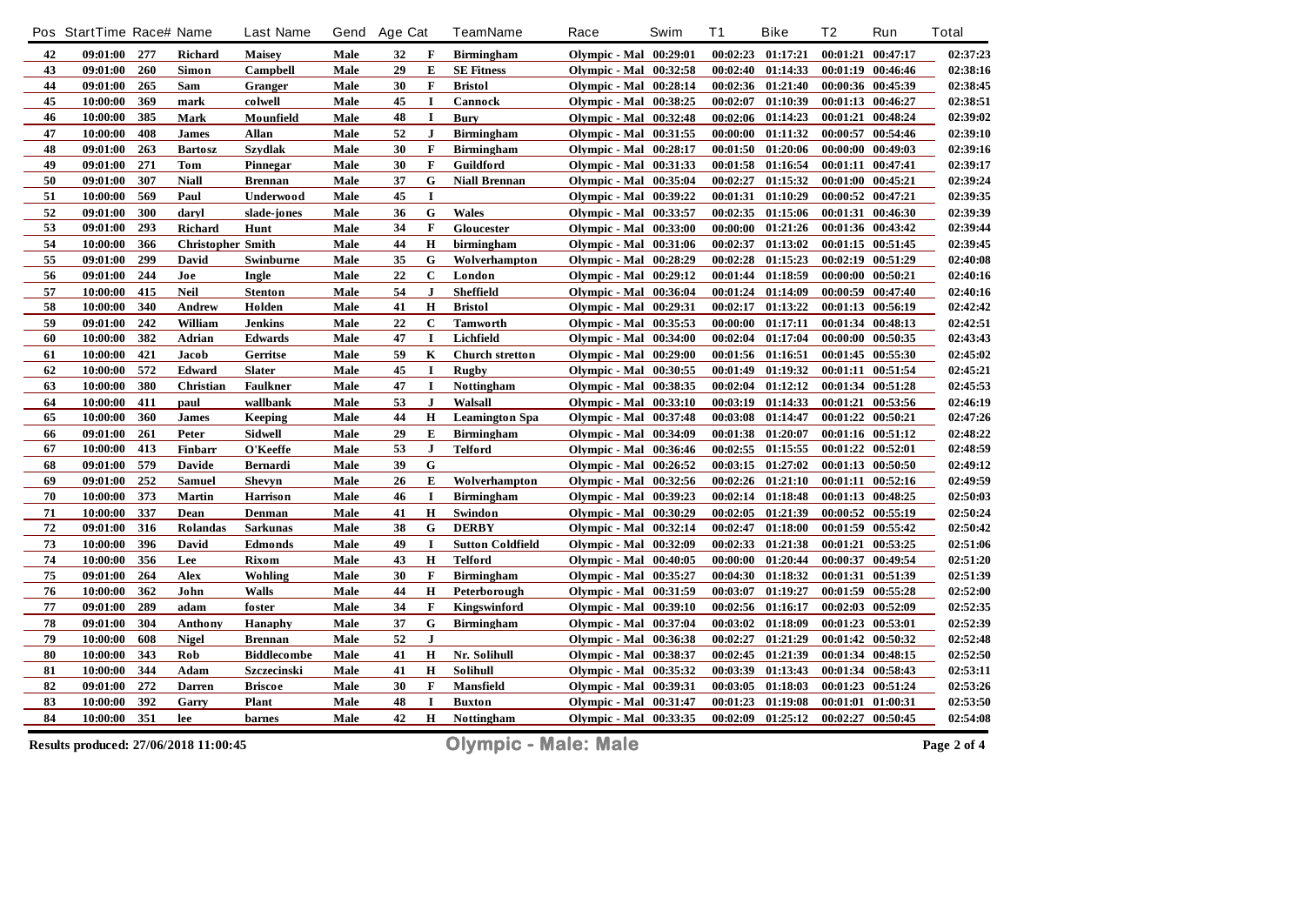|     | Pos StartTime Race# Name |     |                | <b>Last Name</b> | Gend | <b>Age Cat</b> |              | TeamName                                   | Race                          | Swim | T <sub>1</sub> | <b>Bike</b>       | T <sub>2</sub>    | Run               | <b>Total</b> |
|-----|--------------------------|-----|----------------|------------------|------|----------------|--------------|--------------------------------------------|-------------------------------|------|----------------|-------------------|-------------------|-------------------|--------------|
| 85  | 10:00:00                 | 401 | Paul           | Charlesworth     | Male | 50             | J            | Sheffield                                  | <b>Olympic - Mal</b> 00:37:53 |      | 00:00:00       | 01:24:22          |                   | 00:01:12 00:51:02 | 02:54:29     |
| 86  | 10:00:00                 | 345 | <b>Dennis</b>  | Handy            | Male | 41             | $\mathbf H$  | Stourbridge                                | <b>Olympic - Mal</b> 00:39:25 |      | 00:00:00       | 01:18:32          | 00:01:30 00:55:07 |                   | 02:54:34     |
| 87  | 09:01:00                 | 288 | Robert         | Arnott           | Male | 34             | F            | Twickenham                                 | <b>Olympic - Mal</b> 00:37:44 |      | 00:00:00       | 01:24:15          | 00:00:00 00:53:37 |                   | 02:55:36     |
| 88  | 10:00:00                 | 371 | <b>Mark</b>    | <b>Radford</b>   | Male | 45             | $\mathbf I$  | <b>Sutton Coldfield</b>                    | <b>Olympic - Mal</b> 00:36:40 |      | 00:03:44       | 01:20:58          | 00:01:34 00:52:41 |                   | 02:55:37     |
| 89  | 10:00:00                 | 399 | andrew         | <b>Clarke</b>    | Male | 49             |              | <b>Stoke On Trent</b>                      | <b>Olympic - Mal</b> 00:24:30 |      | 00:03:25       | 01:26:13          |                   | 00:01:44 01:00:03 | 02:55:55     |
| 90  | 10:00:00                 | 389 | Simon          | <b>Chubb</b>     | Male | 48             | $\bf{I}$     | Newcastle-Under-Ly                         | <b>Olympic - Mal</b> 00:38:59 |      | 00:02:09       | 01:20:03          |                   | 00:00:55 00:54:12 | 02:56:18     |
| 91  | 10:00:00                 | 414 | <b>Stuart</b>  | Harrod           | Male | 53             | J            | <b>Sheffield</b>                           | <b>Olympic - Mal</b> 00:42:00 |      | 00:00:00       | 01:14:53          | 00:01:28 00:58:00 |                   | 02:56:21     |
| 92  | 09:01:00                 | 250 | Tim            | Wilson           | Male | 26             | E            | <b>Stamford</b>                            | <b>Olympic - Mal</b> 00:38:26 |      | 00:03:15       | 01:22:13          |                   | 00:01:15 00:51:38 | 02:56:47     |
| 93  | 10:00:00                 | 327 | Michael        | Lowe             | Male | 39             | G            | <b>Sutton Coldfield</b>                    | <b>Olympic - Mal</b> 00:38:21 |      | 00:04:40       | 01:20:33          |                   | 00:01:55 00:52:04 | 02:57:33     |
| 94  | 09:01:00                 | 266 | Callum         | Ford             | Male | 30             | $\mathbf F$  | Hucknall                                   | <b>Olympic - Mal</b> 00:40:40 |      | 00:00:00       | 01:20:54          | 00:02:10 00:53:50 |                   | 02:57:34     |
| 95  | 09:01:00                 | 298 | Andrew         | Swinburne        | Male | 35             | G            | Edgbaston                                  | <b>Olympic - Mal</b> 00:38:25 |      | 00:04:14       | 01:25:02          | 00:03:06 00:47:00 |                   | 02:57:47     |
| 96  | 10:00:00                 | 591 | Paul           | <b>Plant</b>     | Male | 50             | J            | <b>Paul Plant</b>                          | <b>Olympic - Mal</b> 00:44:55 |      | 00:01:33       | 01:17:27          |                   | 00:01:11 00:53:33 | 02:58:39     |
| 97  | 10:00:00                 | 419 | Paul           | Jacob            | Male | 57             | $\mathbf K$  | cheltenham                                 | <b>Olympic - Mal</b> 00:39:22 |      | 00:00:00       | 01:19:28          |                   | 00:00:00 01:00:08 | 02:58:58     |
| 98  | 09:01:00                 | 319 | <b>DAVID</b>   | <b>CLARKE</b>    | Male | 39             | G            | <b>Birmingham</b>                          | <b>Olympic - Mal</b> 00:36:43 |      | 00:08:27       | 01:23:12          |                   | 00:05:02 00:46:26 | 02:59:50     |
| 99  | 09:01:00                 | 315 | brett          | patten           | Male | 38             | G            | birmingham                                 | <b>Olympic - Mal</b> 00:32:19 |      | 00:02:39       | 01:27:38          |                   | 00:02:00 00:55:44 | 03:00:20     |
| 100 | 09:01:00                 | 287 | Rafal          | Wierzchowski     | Male | 34             | $\mathbf{F}$ | Stratford upon Avon Olympic - Mal 00:46:01 |                               |      | 00:03:13       | 01:13:16          |                   | 00:15:32 01:14:18 | 03:01:16     |
| 101 | 10:00:00                 | 402 | stephen        | wignall          | Male | 50             | $\mathbf{J}$ | wolverhampton                              | <b>Olympic - Mal</b> 00:43:35 |      | 00:00:00       | 01:26:36          |                   | 00:00:00 00:51:53 | 03:02:04     |
| 102 | 09:01:00                 | 303 | Adam           | Joyce            | Male | 37             | G            | Solihull                                   | <b>Olympic - Mal</b> 00:42:16 |      | 00:02:17       | 01:27:39          | 00:01:06 00:50:27 |                   | 03:03:45     |
| 103 | 10:00:00                 | 410 | Roger          | Western          | Male | 53             | $\mathbf{J}$ | Ashby-De-La-Zouch Olympic - Mal 00:41:35   |                               |      | 00:02:47       | 01:20:01          |                   | 00:01:34 00:57:56 | 03:03:53     |
| 104 | 09:01:00                 | 603 | Joe            | <b>Jenkins</b>   | Male | 27             | E            |                                            | <b>Olympic - Mal</b> 00:38:15 |      | 00:02:49       | 01:26:39          | 00:01:06 00:55:29 |                   | 03:04:18     |
| 105 | 09:01:00                 | 280 | <b>Matthew</b> | Goaley           | Male | 32             | F            | <b>Birmingham</b>                          | Olympic - Mal 00:40:45        |      | 00:00:00       | 01:25:33          |                   | 00:01:39 00:57:35 | 03:05:32     |
| 106 | 10:00:00                 | 347 | <b>Barry</b>   | White            | Male | 41             | $\mathbf H$  | Coventry                                   | <b>Olympic - Mal</b> 00:41:39 |      | 00:03:21       | 01:26:45          | 00:01:40 00:52:10 |                   | 03:05:35     |
| 107 | 10:00:00                 | 386 | Simon          | Herbert          | Male | 48             | $\mathbf I$  | <b>Henley in Arden</b>                     | <b>Olympic - Mal</b> 00:37:00 |      | 00:03:21       | 01:18:23          |                   | 00:00:00 01:07:24 | 03:06:08     |
| 108 | 10:00:00                 | 384 | Jason          | Wing             | Male | 48             | $\bf{I}$     | Coventry                                   | <b>Olympic - Mal</b> 00:42:28 |      | 00:05:30       | 01:24:56          |                   | 00:02:26 00:50:52 | 03:06:12     |
| 109 | 10:00:00                 | 420 | Ed             | Horgan           | Male | 59             | K            | <b>Claverley</b>                           | <b>Olympic - Mal</b> 00:40:08 |      | 00:00:00       | 01:21:06          |                   | 00:00:00 01:05:11 | 03:06:25     |
| 110 | 09:01:00                 | 267 | Jake           | <b>Grieves</b>   | Male | 30             | $\mathbf F$  | Leicester                                  | <b>Olympic - Mal</b> 00:31:28 |      | 00:04:27       | 01:29:26          | 00:02:33 01:00:22 |                   | 03:08:16     |
| 111 | 10:00:00                 | 425 | <b>Phil</b>    | <b>Catton</b>    | Male | 63             | L            | <b>Welsh Dragons</b>                       | Olympic - Mal 00:40:03        |      | 00:00:00       | 01:24:45          |                   | 00:00:00 01:04:08 | 03:08:56     |
| 112 | 10:00:00                 | 332 | Ian            | <b>Hiley</b>     | Male | 40             | $\mathbf H$  | <b>Bromsgrove</b>                          | <b>Olympic - Mal</b> 00:37:49 |      | 00:03:23       | 01:26:02          | 00:01:56 01:00:02 |                   | 03:09:12     |
| 113 | 10:00:00                 | 354 | Louis          | Osbourne         | Male | 43             | H            | <b>Birmingham</b>                          | <b>Olympic - Mal</b> 00:37:57 |      | 00:03:43       | 01:22:47          | 00:02:26 01:03:47 |                   | 03:10:40     |
| 114 | 10:00:00                 | 424 | <b>Clive</b>   | <b>Bullock</b>   | Male | 63             | L            | bromsgrove                                 | <b>Olympic - Mal</b> 00:38:16 |      | 00:02:13       | 01:24:38          |                   | 00:01:28 01:04:30 | 03:11:05     |
| 115 | 09:01:00                 | 245 | Louis          | <b>Eyles</b>     | Male | 24             | $\mathbf C$  | Solihull                                   | Olympic - Mal 00:38:16        |      | 00:02:54       | 01:28:54          |                   | 00:01:19 01:00:23 | 03:11:46     |
| 116 | 09:01:00                 | 281 | <b>James</b>   | <b>Brewerton</b> | Male | 33             | $\mathbf{F}$ | <b>Hednesford</b>                          | <b>Olympic - Mal</b> 00:39:42 |      | 00:04:48       | 01:40:25          |                   | 00:01:25 00:46:17 | 03:12:37     |
| 117 | 10:00:00                 | 331 | Guy            | Craddock         | Male | 40             | $\bf H$      | Solihull                                   | <b>Olympic - Mal</b> 00:42:30 |      | 00:06:19       | 01:29:02          |                   | 00:02:04 00:53:04 | 03:12:59     |
| 118 | 10:00:00                 | 391 | Paul           | Cartwright       | Male | 48             | $\bf{I}$     | Wolverhampton                              | <b>Olympic - Mal</b> 00:38:59 |      | 00:03:47       | 01:25:36          | 00:00:00 01:04:41 |                   | 03:13:03     |
| 119 | 09:01:00                 | 295 | <b>Andrew</b>  | <b>Middleton</b> | Male | 35             | G            | <b>BIRMINGHAM</b>                          | <b>Olympic - Mal</b> 00:41:19 |      | 00:03:45       | 01:34:07          |                   | 00:01:15 00:52:45 | 03:13:11     |
| 120 | 10:00:00                 | 378 | Alan           | Sheldon          | Male | 47             | 1            | Derby                                      | <b>Olympic - Mal</b> 00:41:48 |      | 00:03:21       | 01:28:24          |                   | 00:02:13 00:57:43 | 03:13:29     |
| 121 | 09:01:00                 | 312 | Piotr          | Jelonek          | Male | 38             | G            | Coventry                                   | Olympic - Mal 00:45:25        |      | 00:05:23       | 01:23:28          | 00:00:00 00:59:50 |                   | 03:14:06     |
| 122 | 10:00:00                 | 363 | <b>James</b>   | <b>Thewlis</b>   | Male | 44             | H            | scrambled legs                             | <b>Olympic - Mal</b> 00:36:59 |      | 00:07:05       | 01:26:29          |                   | 00:05:46 00:58:12 | 03:14:31     |
| 123 | 09:01:00                 | 317 | Andrew         | Woods            | Male | 38             | G            | <b>Birmingham</b>                          | <b>Olympic - Mal</b> 00:32:44 |      | 00:02:48       | 01:32:30          | 00:01:31 01:05:01 |                   | 03:14:34     |
| 124 | 10:00:00                 | 346 | David          | <b>Ouest</b>     | Male | 41             | $\mathbf H$  | Watford                                    | <b>Olympic - Mal</b> 00:32:17 |      | 00:05:03       | 01:28:26          |                   | 00:03:06 01:06:34 | 03:15:26     |
| 125 | 10:00:00                 | 430 | <b>Chris</b>   | Ingram           | Male | 32             | $\mathbf{F}$ |                                            | <b>Olympic - Mal</b> 00:36:45 |      | 00:03:11       | 01:37:45          | 00:03:01          | 00:55:01          | 03:15:43     |
| 126 | 09:01:00                 | 256 | Oliver         | <b>Shore</b>     | Male | 28             | E            | Stockport                                  | <b>Olympic - Mal</b> 00:31:29 |      | 00:03:49       | 01:45:46          | 00:01:29          | 00:53:47          | 03:16:20     |
| 127 | 10:00:00                 | 387 | Guy            | <b>Broom</b>     | Male | 48             | <b>I</b>     | Kingskerswell                              | <b>Olympic - Mal</b> 00:47:00 |      |                | 00:08:21 01:23:43 | 00:01:32 00:56:50 |                   | 03:17:26     |

**Results produced: 27/06/2018 11:00:45 Olympic - Male: Male Page 3 of 4**